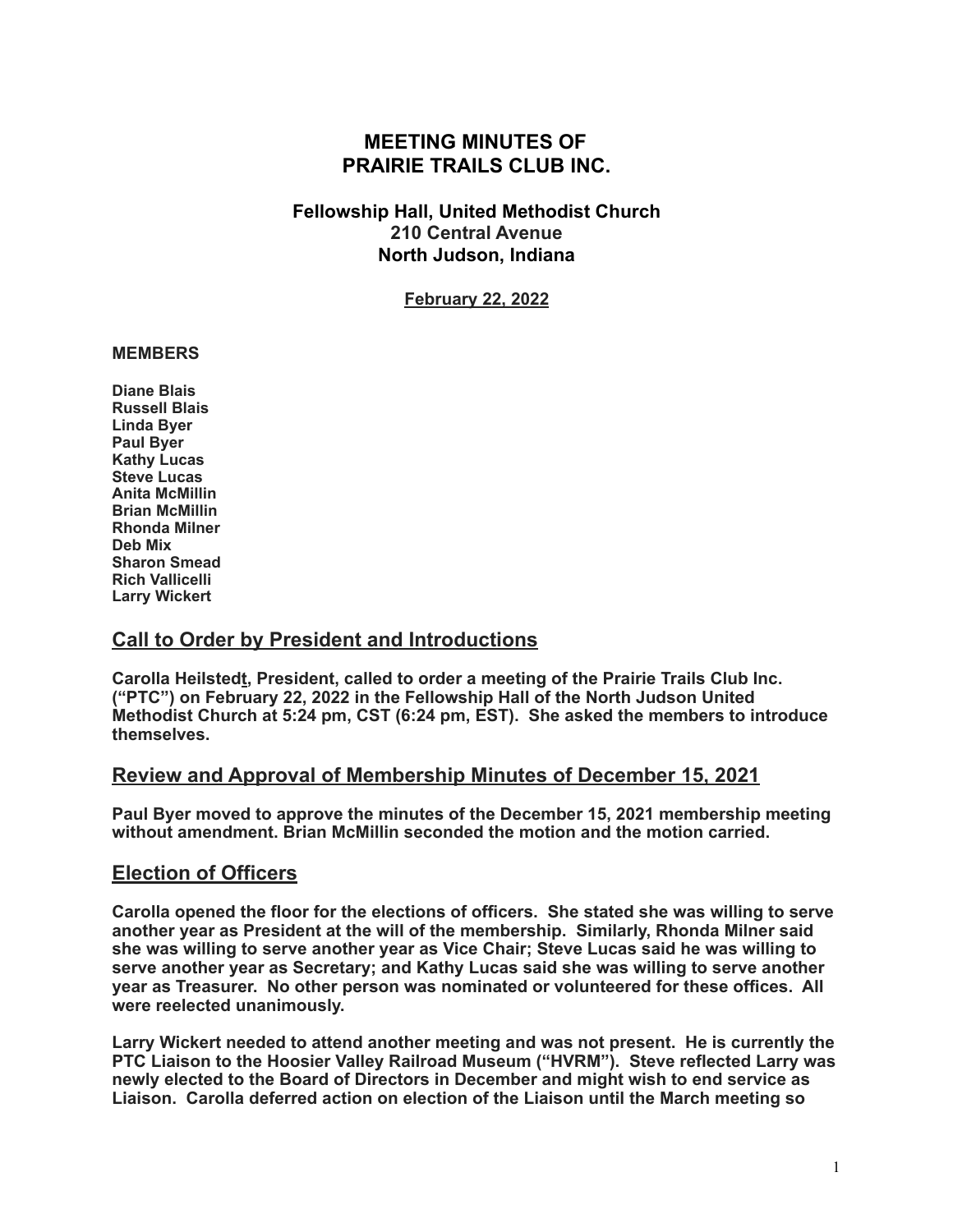**Larry and Linda Byer, who is also an active HVRM member, could confer regarding how the Liaison function might be best served.** 

### **Consideration of DNR Punch List Items and Completion of Southeast Trail Extension**

**Lisa Herber, Grants Coordinator for the Indiana Department of Natural Resources, on the morning of October 22, 2021 led a compliance review for NLT-1-07 Grant for the two-mile southeast extension of the Erie Trail southeast of US Highway 35. Herber developed a "punch list" of items needing final resolution—many of which resulted from COVID-19 supply chain delays. Most punch list items were addressed in October and November as described in the Minutes of our November 16 meeting.** 

**Images showing placement were shared with Herber through our consultant at the Troyer Group, Jonathon Geels. The day after Jonathon spoke with her on January 26 about any remaining issues, he emailed the PTC to report:** 

1 "From the State's perspective the project is closed." He wrote there is not "an official timeline for any of the punch list items (which are still required, but not 'urgent'). Lisa's preference is [that they be resolved] before [the Erie Trail] gets heavy traffic this Spring."

2. Jonathon added that a railing extension required for the bridge over Bartee Ditch "can be managed one of two ways: install native dogwood or viburnum 'whips' spaced 5' on center that will eventually grow into a hedge-type barrier or construct an additional railing similar to [what was installed by PTC volunteers this Fall on] the northside [of the bridge]. Lisa Herber "said to use our best judgment on the length of the extension to help deter any accidents. So, if it looks like the northside may need some additional length, an option is to plan whips on that side as well. Given cost, I may recommend the planting option…."

3. Jonathon wrote Herber was "pretty adamant about sign location for the Equestrian signs matching the plans and that they need the 'ahead' placard…."

**With this communication from Herber, the PTC has a project completion date under NLT-1-107 of January 26, 2022. The membership then discussed how best to accomplish the tasks specifically identified by the DNR, as well as any other responsibilities.** 

**The decision was to determine if native dogwoods or viburnum whips might be available for purchase and planting this spring. Diane Blais volunteered to contact Marc Vendl at Lowe's Home Improvement Store in Plymouth for species availability. She will share species names with Linda who will identify which are native. Linda and Diane were also authorized to arrange for purchase and delivery of any qualified species.** 

**The decision was to obtain signage to inform the public that for the section from Starke County Road 600 East through the Bartee Ditch Bridge, they share the asphalt portion of the trail. The word AHEAD shall appear prominently, and signs are needed for the public traveling both northwest and southeast. These signs would be installed as anticipated in the plans. In addition, signs are needed to inform the public where the shared section terminates. Steve was authorized to obtain or have signage designed to accomplish the spirit of these purposes.** 

**Larry recently received signs from the DNR to acknowledge that the two-mile extension was funded in major part through Gov. Holcomb's NextLevel trails program. He reported these signs do not have holes but he will drill them prior to placement. They were not accompanied by posts, so the PTC needs to provide posts.**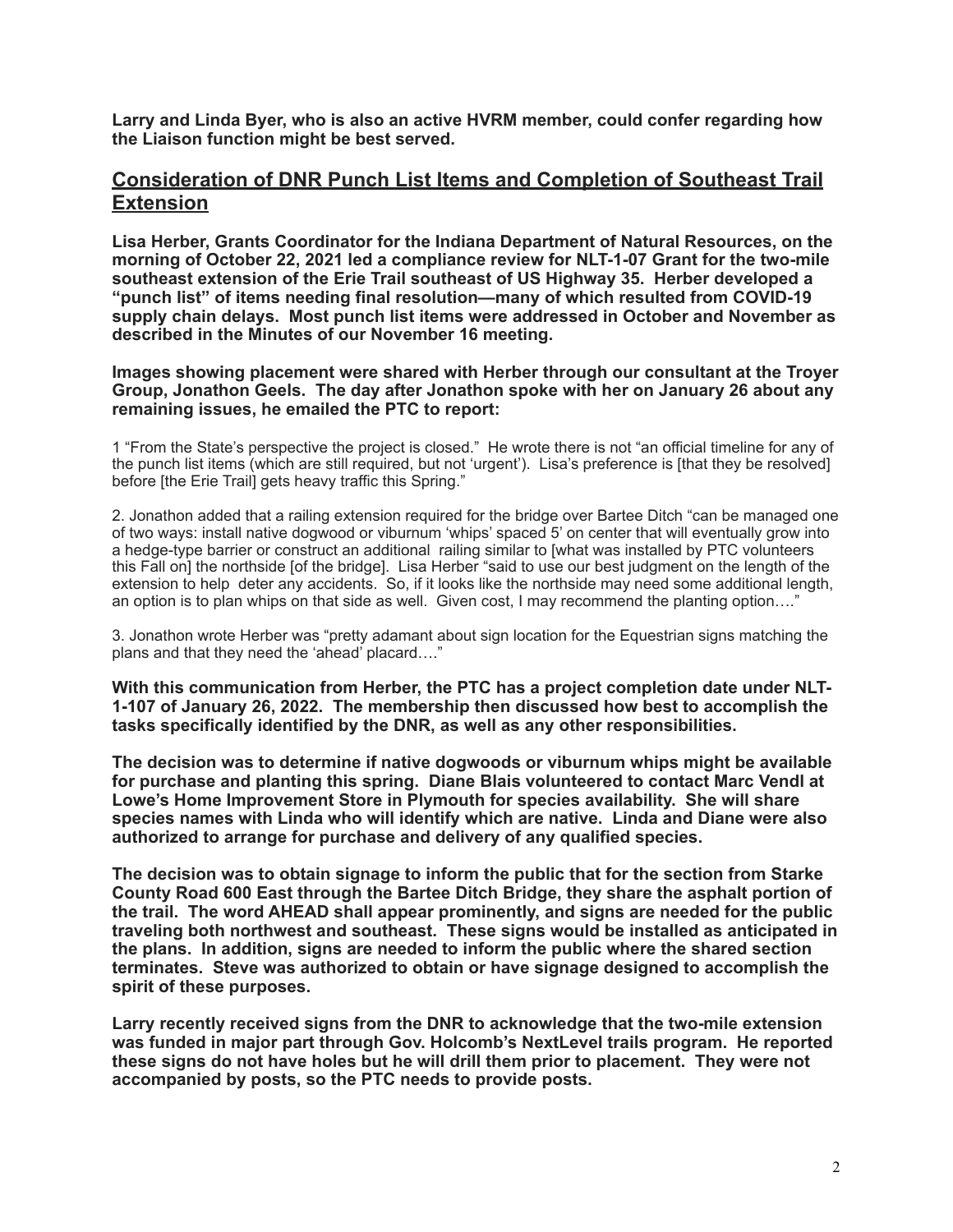**Two other sets of signs have been received and have posts and hardware for placement. One set identifies the extension as part of the "Erie Trail". The second set identifies the extension as host to the transAmerican Great American Rail-Trail, American Discovery Trail, and US Bicycle Route 35.** 

**Members indicated they will place the signage and plant the whips as soon as the items are obtained and weather and ground conditions allow. The hope is to do so by late March.** 

**Carolla added that she has forwarded PTC payment for powder coating for the third bike rack. She will take possession of the bike rack for membership placement at the twomile extension. Although the bike rack is identified in the NLT grant application, the plans do not specify where it is to be located. Deb said Moving Starke County Forward wishes to provide plaques or signs, similar to what they provided at Norwayne Field, to acknowledge their role in obtaining the grant for the bike racks. Kathy added a photo opportunity should be provided to all participants in the bike racks initiative.** 

**Anita asked about ballast spill-over and sporadic gaps along the edges of the asphalt trail. Linda responded that Thomas Excavating & Welding rolled the edges to make them more level and uniform. Also, Larry oversaw work to help with future trail management that was done on behalf of the Starke County Highway Department. No outstanding punch list item is the responsibility of Thomas Excavating.** 

**Steve reflected this month's Treasurer's Report includes the final payment owed by the PTC to Thomas Excavating. ACSTAR Insurance Company, the surety for construction performance, has asked the PTC to release the bond. He said release seems warranted but he wanted to ask the members if anyone had concerns or disagreed. There was a brief discussion that ended with a consensus the bond should be released. Steve said he would authorize bond release within the coming week.** 

## **Review and Approval of Treasurer's Report**

**Kathy Lucas provided written copies of the Treasurer's Report as follows:** 



#### **Treasurer's Report February 22, 2022**  *Fellowship Hall, United Methodist Church North Judson, Indiana*

### **FIRST FARMERS BANK & TRUST (FFBT)**

**Balance forward from 12/15/21 \$125,459.61**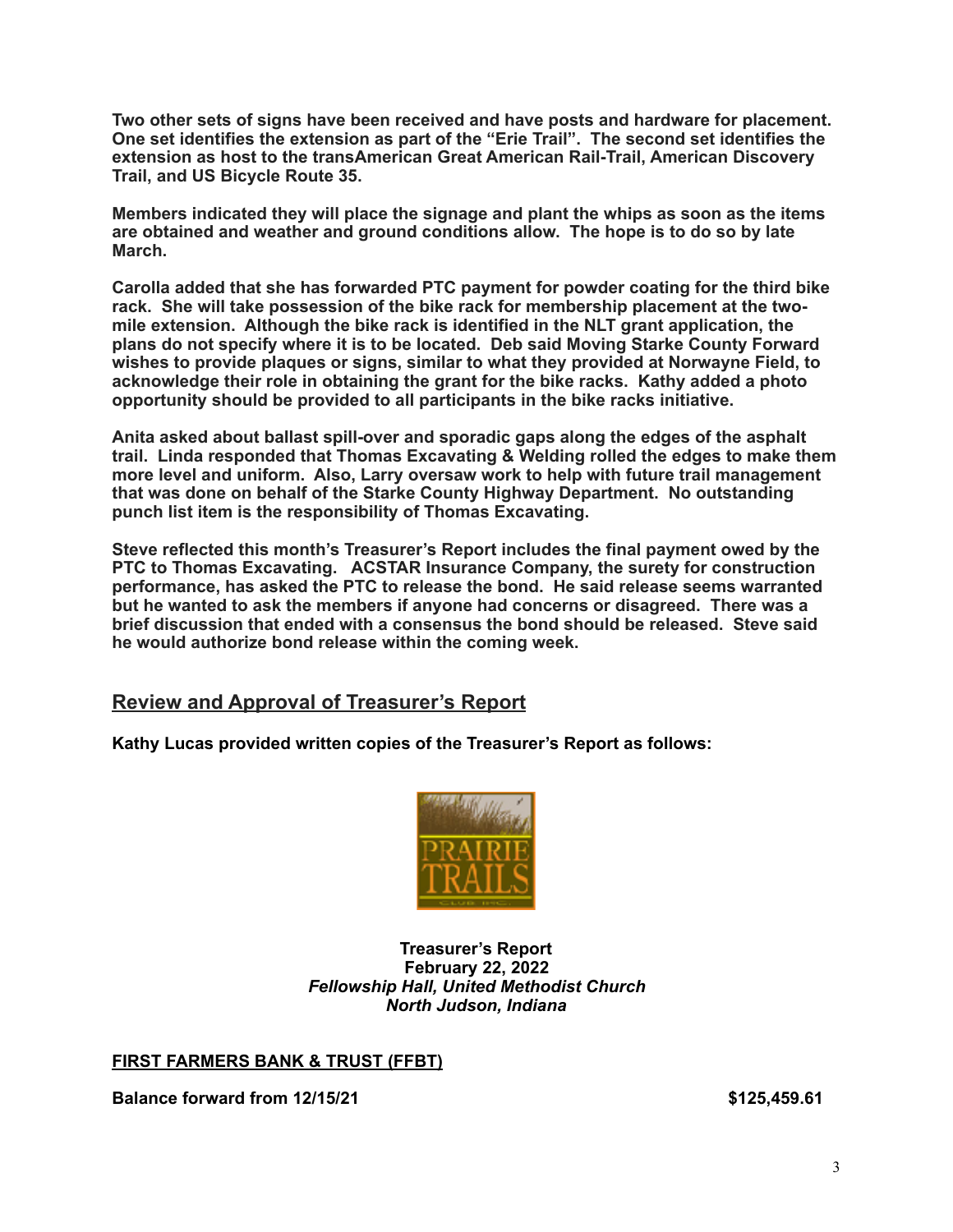#### **INCOME**

| 12/16/21 | Gene Novello, Bass Lake Resident & President BLCD<br>Donation | \$350.00 |
|----------|---------------------------------------------------------------|----------|
| 12/20/21 | Steven Randall and LuAnn Glass<br>Dues and donation           | 50.00    |
| 12/20/21 | Naylor Pipe Co. (R. Blais, Board Member)<br>Donation          | 400.00   |
| 01/11/22 | American Online Giving                                        | 97.10    |
|          | Total Income                                                  | 897.10   |

#### **EXPENSES**

|          | <b>Total Expenses</b>                                                                     | 67,547.80 |
|----------|-------------------------------------------------------------------------------------------|-----------|
| 02/09/22 | Check #1105 to Lucas Corral Design<br>(Base Map revision and You-Are-Here signage design) | 800.00    |
| 02/09/22 | Check #1104 to Thomas Excavating & Welding<br>(Final invoice for trail construction)      | 65,928.80 |
| 01/26/22 | Check #1103 to Precept Partners<br>(Annual website maintenance)                           | 270.00    |
| 11/16/21 | Check #1100 to Precept Partners<br>(Website updates to recognize southeast extension)     | 225.00    |
| 11/11/22 | Check #1099 to Traffic Control Systems<br>("Erie Trail" signs)                            | \$324.00  |

#### **ENDING FFBT BALANCE AS OF 02/22/2022 \$58,808.91**

**Kathy made a special note of appreciation to Gene Novello for his generous donation. She thanked Steven R. and LuAnn Glass for their renewed membership with an added donation. She expressed appreciation to Russ Blais for his continued financial support through the Naylor Pipe Company, which is in addition to his tireless efforts as a PTC volunteer. Kathy said that Precept Partners and Lucas Corral Design provide prompt services at reduced rates to us as a 501(c)(3) nonprofit. She expressed satisfaction with delivery of final payment to prime contractor, Thomas Excavating & Welding, following the successful trail extension—but added that there are still significant challenges to winding up the project at the State level. She added her thanks to Jonathon Geels of the Troyer Group who provided invaluable services even after completion of the project's design stage.** 

**Sharon Smead moved to approve the Treasurer's Report as set forth in these minutes. Rich Vallicelli seconded the motion and the motion carried.**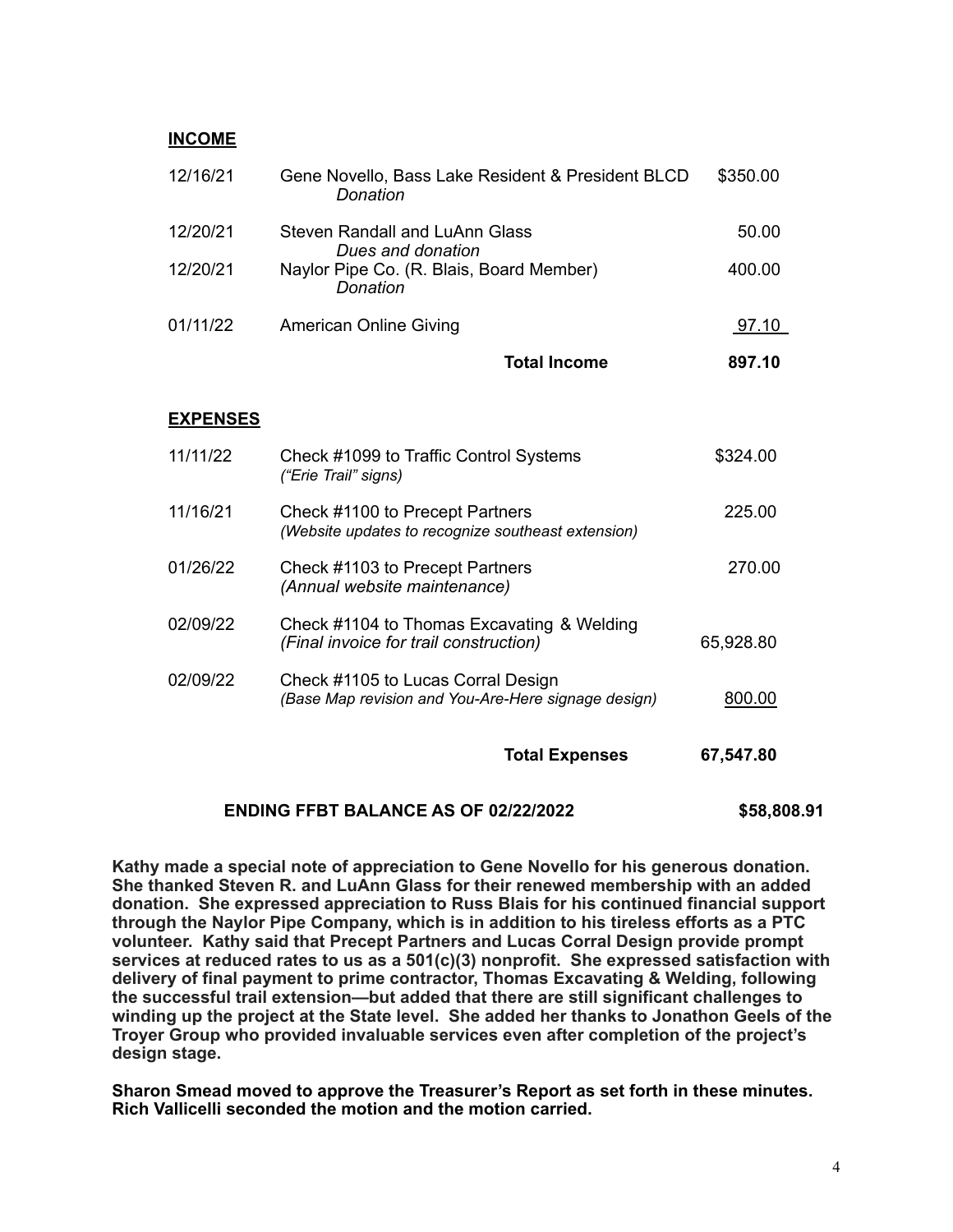# **Report of BIC Committee**

**The Branding, Identity and Continuity ("BIC") Committee reported significant progress on two of its four current projects. These projects were to (1) update our current "2016 Erie Trail Future Vision" with a 5-year "Future Vision 2022"; and (2) update the Base Map and publish a revised Erie Trail brochure with completion of the two-mile trail extension southeast of US Highway 35.** 

**Future Vision 2022: Draft 3 was shared with the membership in a February 16 email. The draft was developed through the combined efforts of the BIC Committee members. It updates the 2016 Erie Trail Future Vision by setting goals and priorities to advance our trail systems. Although now containing only text, when completed Future Vision 2022 will be a five-year plan that includes imagery.** 

**Steve said the BIC Committee welcomed any additions or corrections during the evening's meeting and added that he has already incorporated a technical correction from Joan Hardesty. No other changes were offered during the meeting. He said Draft 3 would thus form the core of our final document. One caveat was that the BIC Committee may make adjustments to help coordinate with 5-Year Plans now under consideration by the Starke County Parks Department and by the North Judson Parks and Recreation Board. He said the hope was to return to the membership for consideration as to final approval of Future Vision 2022 in April or May.** 

**New Base Map and Revised Brochure: With successful completion of the two-mile trail extension southeast of US Highway 35, Yancy Lucas created a new base map for the Erie Trail and its Connectors. In addition to recognizing the extension as a reality and not just a plan, the new base map also anticipates corresponding changes to the routing of the Great American Rail-Trail, the American Discovery Trail, and US Bike Route 35. The Rails-to-Trails Conservancy recently recognized the new two miles as being part of the "preferred route" of the Great American Rail Trail. The Starke County Commissioners have given their approval to rerouting US Bike Route 35 onto the extension, as well as to correcting some errors on other aspects of the route in Starke County. These changes are now being shepherded by INDOT for final approval by Adventure Cycling. Review for relocation of the American Discovery Trail is being pursued through its coordinator for the Northern Branch in Indiana. The Committee expects changes to the Connectors to be considered by the Starke County Parks Department and recommended to the County Commissioners for approval this year.** 

**Earlier in the day, Yancy provided a second draft of the new base map for distribution and discussion by the membership. In accordance with a recommendation by Russ, this draft includes the phrase "some route approvals pending" so the PTC can move forward with updates on the PTC website, a new brochure, publication in the BLPOA handbook, and signage before all approvals are received. The membership expressed enthusiasm for this approach and for the second draft. Russ and Linda suggested clarifying the route of Indiana Highway 10, represented on the draft by a white line and an ellipse "10", by showing the connection to US Highway 35 south of Bass Lake and adding a second ellipse "10" east of Bass Lake. Russ recommended that Yancy be asked to make these technical adjustments and that the BIC Committee determine its strategy for making the new base map available online and in other contexts.**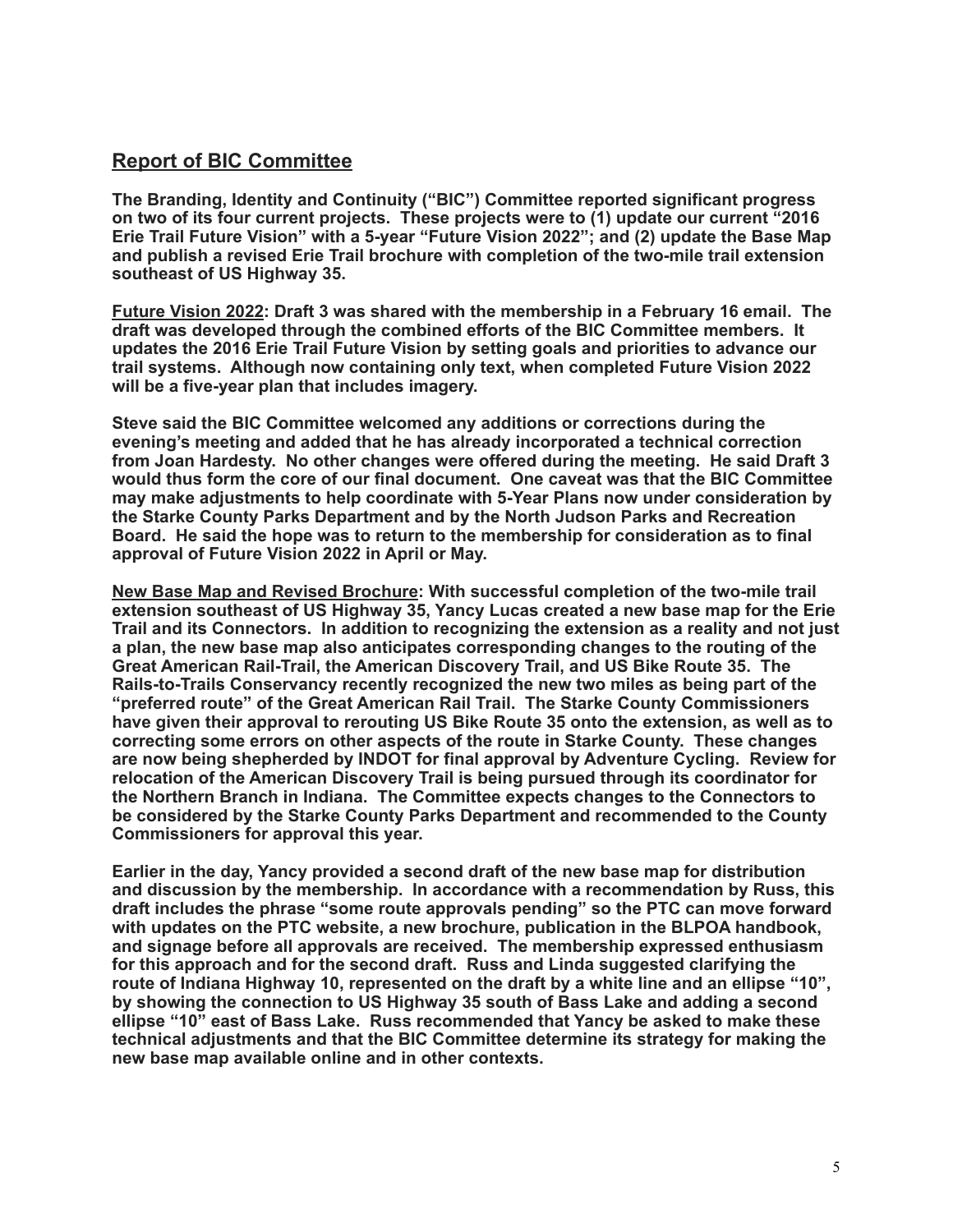**Diane congratulated the BIC Committee on its progress and moved to endorse proposals to advance both Future Vision 2022 and the updated base map and its applications to our brochures and other documents. Brian second the motion and the motion carried.** 

## **5-Year Plan Updates for Starke County Parks and for North Judson Parks and Recreation**

**The five-year plans for Starke County Parks and for North Judson Parks and Recreation are in their final stages of development. Announcements are expected in March. The PTC has commented extensively on both five-year plans. The hope is that some of our suggestions will be incorporated into them.** 

## **Bloomer Run on April 23**

**Brenda Palmer, Executive Director of the Starke County Chamber of Commerce, emailed Kathy to inform her the 3rd Annual Bloomer Run is scheduled for North Judson on April 23. Kathy said the PTC has avoided using its funding, which is derived from membership fees and donations, to help fund another organization's activities. But last year Russ and Diane Blais personally donated \$100 to the event for 100 shirts, in the name of the PTC. As a result of the donation, "Prairie Trails Club" is among the names printed on the shirts. The course for the event does not use the Erie Trail, and some of proceeds are donated to HVRM. Kathy said that if membership is interested in sponsorship, she and Steve would this year donate \$100 on behalf of the PTC.** 

**Linda said the event is popular locally and supports worthy beneficiaries. She said it also provides an opportunity to shed a positive light on PTC activities. She believed the PTC could place a tent near the run and underline our intention to extend the Erie Trail through North Judson toward English Lake. Deb supported sponsorship indirectly through Kathy and Steve. The consensus was to assist with sponsorship. Kathy said she would inform Brenda Palmer the Lucas family would donate \$100 on behalf of the PTC.** 

**Whether by intent or coincidence, April 23 marks the annual "Celebration of America's Trails" started by the Rails-to-Trails Conservancy in 2013. The Great American Rail-Trail is a signature routes of the RTC. Participation in the Bloomer Run offers an opportunity to highlight locally the Great American Rail-Trail.** 

## **National Trails Day on June 4**

**Kathy reflected that the American Hiking Society has identified June 4 as "National Trails Day" for 2022, "a day of service or advocacy for hometown trails". She urged that the PTC schedule an event for June 4, whether a major participation event or an informal group bike ride.** 

## **Bass Lake Festival 5K Run/ 3K Walk on July 30**

**Members were reminded of our commitment, on the morning of July 30, to stage the "Bass Lake Blastic Blast" 5K Run/3K Walk as part of the annual Bass Lake Festival.**